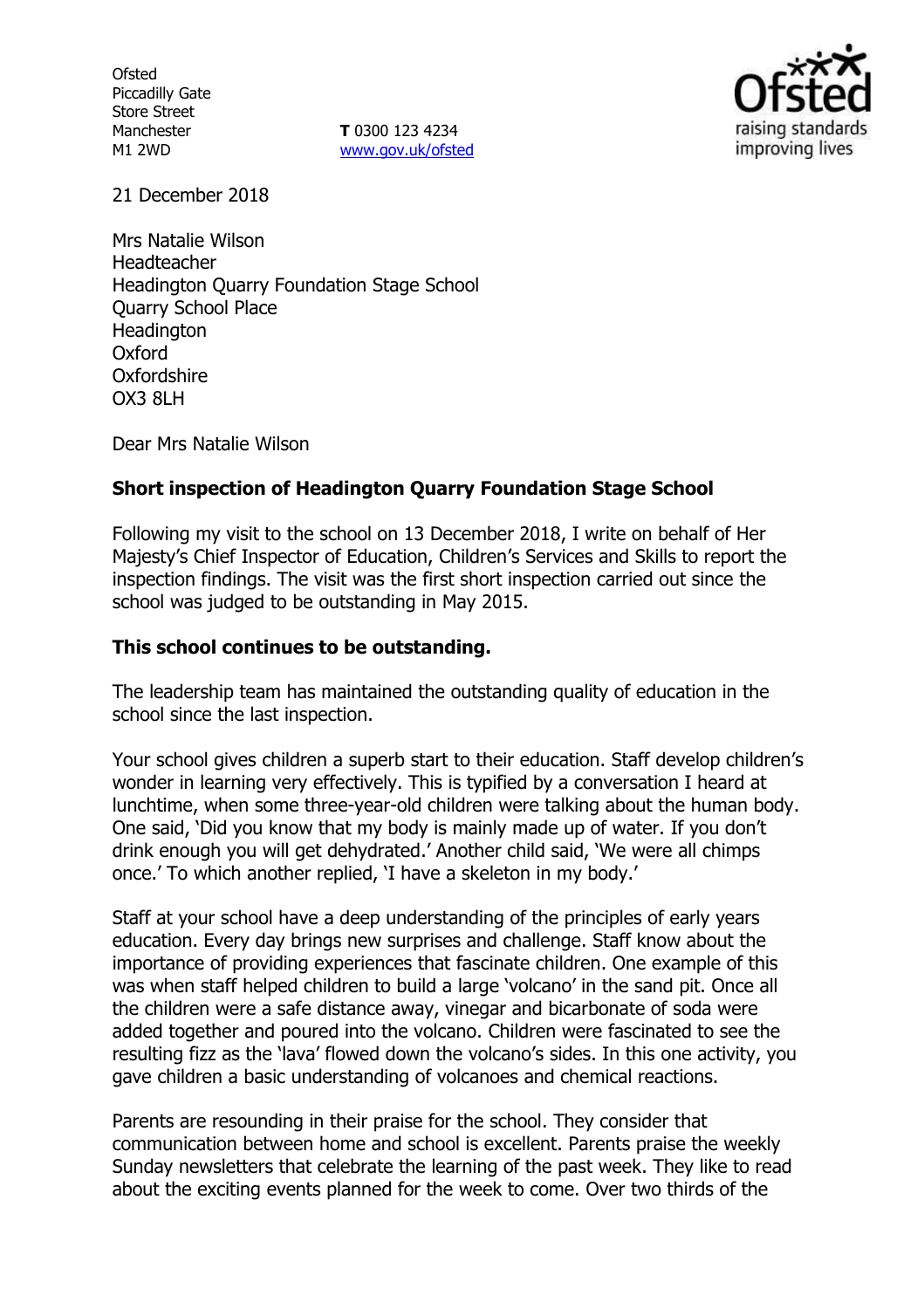

parents at your school responded to the Ofsted survey, Parent View. All of them would recommend your school to another parent. A typical comment was: 'This is an outstanding school. Each child is treated as an individual and with respect by the staff. The teaching is excellent and we are continually impressed by the leaps and bounds my son has made in his learning.'

The vision and drive of your leadership team is inspirational. Staff are dedicated to providing the very best standard of education. They are fully supportive of your high aspirations for the children. All who answered the questionnaire consider that leaders do all they can to ensure that the school has a motivated, respected and effective teaching team.

One of the reasons that children do so well is your expertise in developing children's communication and language skills. You make good use of research and have been involved in projects with Oxford University. These include research on the link between mathematical language and conceptual development in young children. Your school has also taken part in an early language development project with Oxfordshire local authority. Staff use the findings of research to very good effect. Every opportunity is taken to immerse children in a language-rich environment and extend their vocabulary skills. The impact of this is that children can express their views very clearly. One parent explained that when asked about their school, the child had responded, 'My school is the best in the whole universe, and is better than the biggest planet.'

At the previous inspection, the area to improve was children's mark-making and early writing development. This has been very well addressed. Children make excellent progress because staff provide irresistible invitations for them to write. For instance, during the inspection several children took part in a post-office role play. They were engrossed in making sure that all the Christmas cards were written and delivered in time.

As headteacher of this school, you have ensured that all staff are highly skilled in understanding where children are in their learning. You have also used your expertise to provide school improvement support and moderation advice for Oxfordshire. You play a valuable role in improving nursery education in the local area. For example, you lead on early years in the Headington Partnership of local nursery and primary schools. Your school improvement plan shows that you aim to develop links with more schools. This is so that you can spread your outstanding practice and have a greater impact on improving nursery education across a wider area.

### **Safeguarding is effective.**

Staff know the children well. They are fully committed to ensuring the safety of children. Staff are well trained and know the correct procedures if they need to communicate any concerns. Leaders work closely with families and external agencies to ensure that children get help quickly when needed. All parents who responded to the online questionnaire were confident that their children were safe.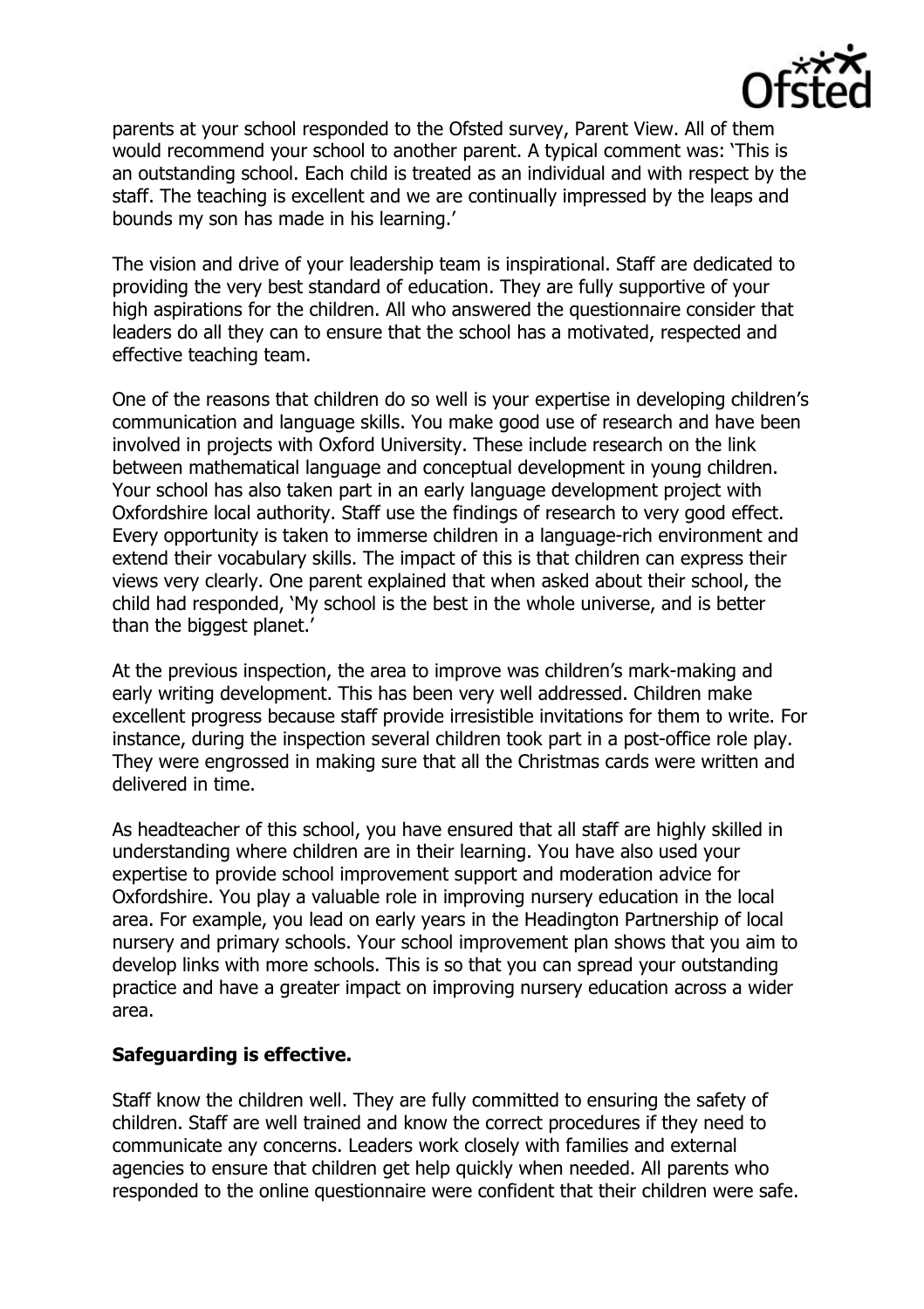

The leadership team has ensured that all safeguarding arrangements are fit for purpose. Although attendance is not statutory, your team follows up any absence very effectively. As a result, attendance is around 98%. There are rigorous systems in place to check the suitability of all staff and visitors who work with children.

# **Inspection findings**

- We agreed to check on the effectiveness of leaders on improving the school since the previous inspection. Since becoming headteacher in 2016, you have built on the school's strengths. You and your staff are constantly looking at ways to enhance the provision even further. You have the highest expectations that staff will apply their considerable skills to help each child flourish. Governors are very effective. They have an excellent understanding of how children are progressing.
- An area of focus during my visit was to check the progress that children make from their starting points. I found that from broadly average starting points children make exceptional progress in all areas of learning. This is because staff are so well attuned to where each child is in their development. Planning is meticulous. Staff know exactly what activities are needed to move learning on. Detailed learning journeys track the considerable progress that children make. For example, when working with numbers children routinely count up to 30, and some are able to count to 100. Books are everywhere in your school, children delight in talking about stories with their key worker. Children have a good understanding of the letters in the alphabet. Those who are most able are helped to blend letters together to read simple words.
- We agreed to check the progress of different groups of children, including those who are disadvantaged. I found that leaders make good use of early years pupil premium funding to help disadvantaged children make outstanding progress. You have clearly identified the early barriers to learning which sometimes hinder the progress these children make. Funding is used to provide additional support and a range of enrichment activities, such as yoga. Children with special educational needs and/or disabilities (SEND) make equally strong progress as their peers because they are well supported by their key worker to participate in all the activities.
- My final line of inquiry was to consider the impact of the curriculum on children's learning and progress. The experiences you provide are memorable and enthuse children. For example, on one occasion staff from a local farm visited with ponies, sheep and geese. Children were enthralled as they watched the animals wandering around the school's outside area. Staff are always alert to children's interests. For example, after children developed a fascination with buses, they took them on a local bus trip. You have a clear focus on developing children's awareness of the natural world. Children visit a forest school every week. They have exciting opportunities to explore and learn about nature and the seasons.
- There are highly effective transition arrangements between this school and the on-site Reception class that is part of St Andrew's Church of England School in